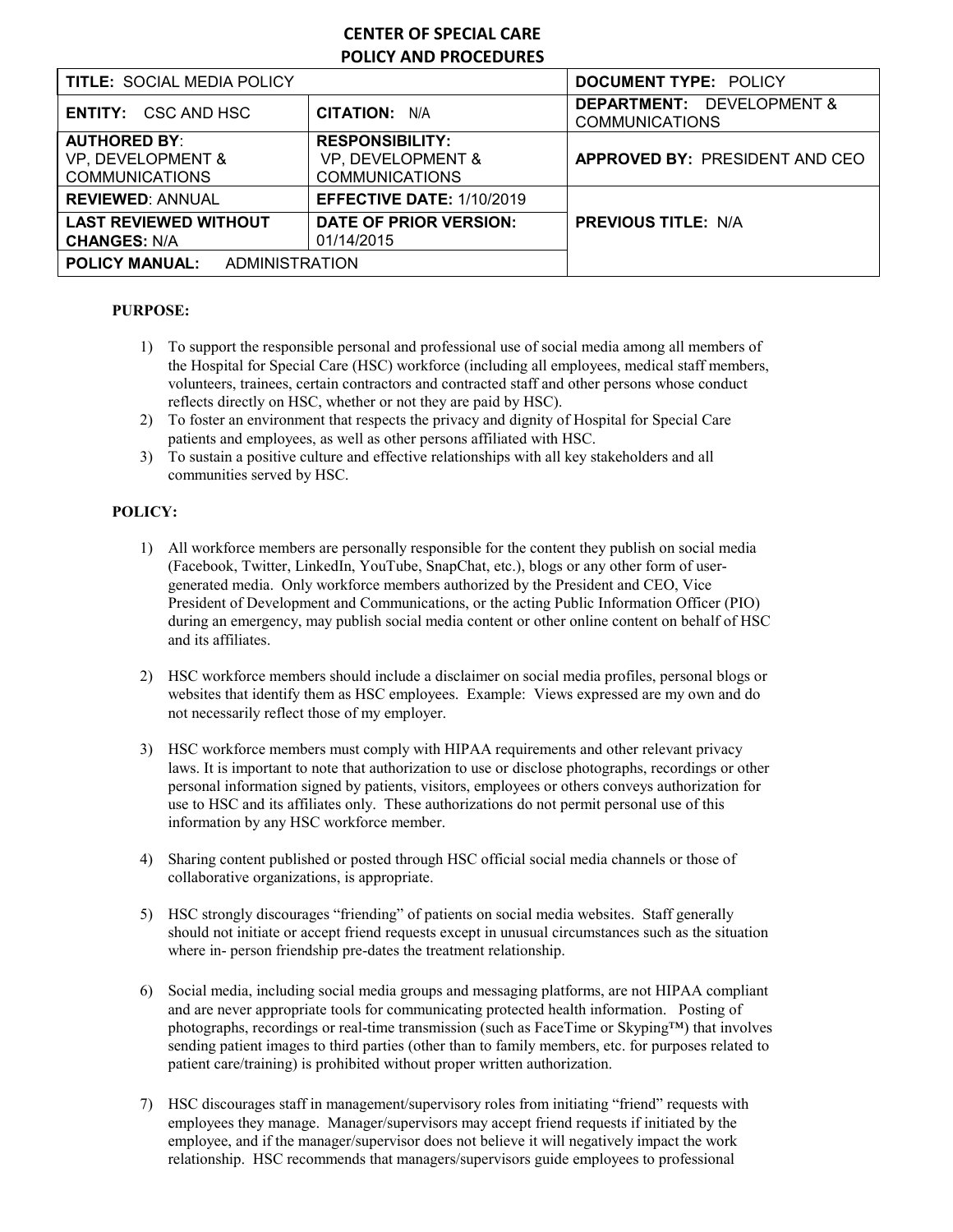social media resources such as LinkedIn or similar resources in these instances whenever possible.

- 8) If you are an HSC employee, you must adhere to Hospital for Special Care's Standards of Conduct, as well as the following related policies:
	- Human Resources "Conduct of Employees" policy
	- Computing Ethics and Acceptable Use of Computer Resources policy
	- Electronic Communication (including E-Mail) policy
	- HIPAA policies & procedures
- 9) Compliance: Failure to comply with this policy will result in corrective or disciplinary action, up to and including termination of employment. Workforce members will be educated on this policy and the attached expectations and recommendations.

If you have any questions about these guidelines, or any matter related to social media at HSC, please direct them to:

- Senior Vice President of Legal Affairs/Chief Legal Officer
- Vice President, Development and Communications

This policy is not intended to infringe on any employee's right to engage in protected concerted activity regarding wages, terms and conditions of employment.

#### **Definitions/Key:**

**Social Media:** For the purposes of this policy, social media is an on-line social structure made up of individuals or organizations that are tied by one or more specific types of interdependency, such as values, visions, ideas, financial exchange, friendship, business operations, professional exchange, etc. Social media sites operate on many levels, from families up to the level of nations, and play a crucial role in the way information is exchanged.

**Blog:** A blog is a website maintained by an individual or organization with regular entries of commentary, descriptions of events, or other materials such as graphics or video. Blogs may provide commentary or news on a particular subject; others function as more personal on-line diaries.

**Workforce:** Under HIPAA, the workforce is defined to include employees, medical staff members, volunteers, trainees, and other persons whose conduct, in the performance of work for the Hospital for Special Care or any other affiliate of Center of Special Care, is under the direct control of such entity, whether or not they are paid by the Hospital/Center.

#### **Background:**

The healthcare industry, like many other industries, has embraced the use of social media and blogs. Social media sites and blogs facilitate communication, education, collaboration with others, research, business travel, remote work, etc. For many, the Internet is a tool to aid in daily business practices that improves work quality and job satisfaction. The Internet provides a wide array of resources, services, and interconnectivity to HSC employees and members of the Hospital for Special Care community. However, there are also risks associated with inappropriate Internet access and use which must be addressed through appropriate safeguards, policies and practices, education and training, and appropriate corrective action when necessary.